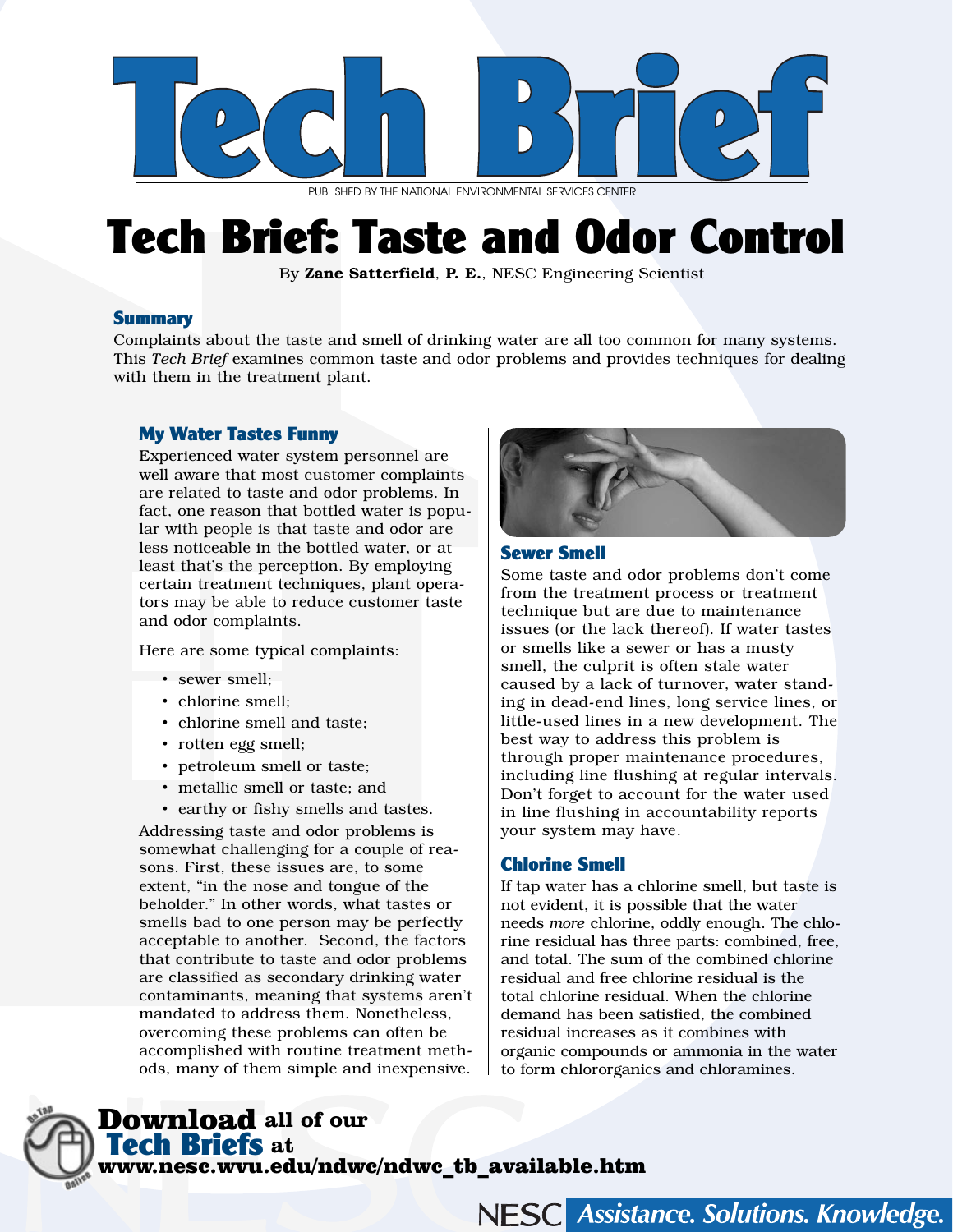These compounds may result in taste and odor problems. Adding more chlorine takes the treated water beyond the breakpoint and provides a free available residual. Figure one shows the breakpoint chlorination curve.

The operator can use a chlorine field test kit to test at the complainant's house for total and free chlorine residuals. If the free chlorine residual is zero or substantially less than the total chlorine residual, there is (or has been) a demand for the chlorine somewhere in the distribution system. To increase the free chlorine residual, flushing the distribution system in the area near the house can work. If flushing doesn't work, the operator should increase the chlorine dosage at the nearest chlorine feeder and then flush the

system again. Keep in mind that you have to deal with chlorine by-products and add only enough chlorine to get the free residual close to or equal to the total chlorine residual.

> To learn more about chlorine, read the articles "Q&A: Disinfection By-products Rule" and "Tech Brief: Chlorine" available on the National Environmental Services Center Web site at www.nesc.wvu.edu/ndwc.

#### Chlorine Smell and Taste

If tap water has a distinct taste *and* smell of chlorine it usually means there is a high chlorine residual in the water—maybe not above the maximum containment level of 4.0 mg/l or ppm, but high enough that the person finds it offensive to the taste.

If the distance from the plant to the end of the lines is long, the system may be chlorinating heavily to maintain a chlorine residual to the end of the distribution system. In this example, the people closest to the chlorination point or plant will probably have higher chlorine residuals, which may generate some complaints. One way to help reduce the heavy dosage would be to add a booster chlorination system in the distribution system. This can be done at a booster pump station, valve vault, or pressurereducing station, provided there is electricity available to run the small injector pump for the chlorine injection. When sizing the injector pump, take into account the pressure in the line that will receive the injection.



Source: Water Plant Operation, Volume 1, *California State University, Sacramento,CA Dr. Ken Kerri, Project Director*

> If the system lacks funding or there is no site available to install the booster chlorination system and the chlorine residual is still within the maximum limit, the system can suggest that the customer install an activated carbon filter. This filter will reduce or eliminate the chlorine residual. (If you measure the chlorine residuals at a tap or house with activated carbon filters, you need to do it before the filter.)

> During the summer when the weather is the hottest, chlorine dissipates and systems tend to chlorinate more in these months to make up for the demand. Systems may not want to invest in a booster chlorination system for only three or so months out of the year. If your system has a storage tank and if your state permits it, you can dose the water storage tank with a calculated amount of chlorine using the dose equation. This procedure would get the system through the summer months without going through the expense of a chlorination booster station. A drawback, of course, is that someone will have to climb the storage tank to add the chlorine.

#### Rotten Egg Smell

A smell like rotten eggs is a common complaint in groundwater systems. The rotten egg smell comes from hydrogen sulfide  $(H<sub>2</sub>S)$ .  $H<sub>2</sub>S$  is not regulated by the national primary drinking water standards but may be regulated at the state level. While  $H_2S$ does not usually pose a health risk at low levels (1 to 2 ppm), it is still a nuisance.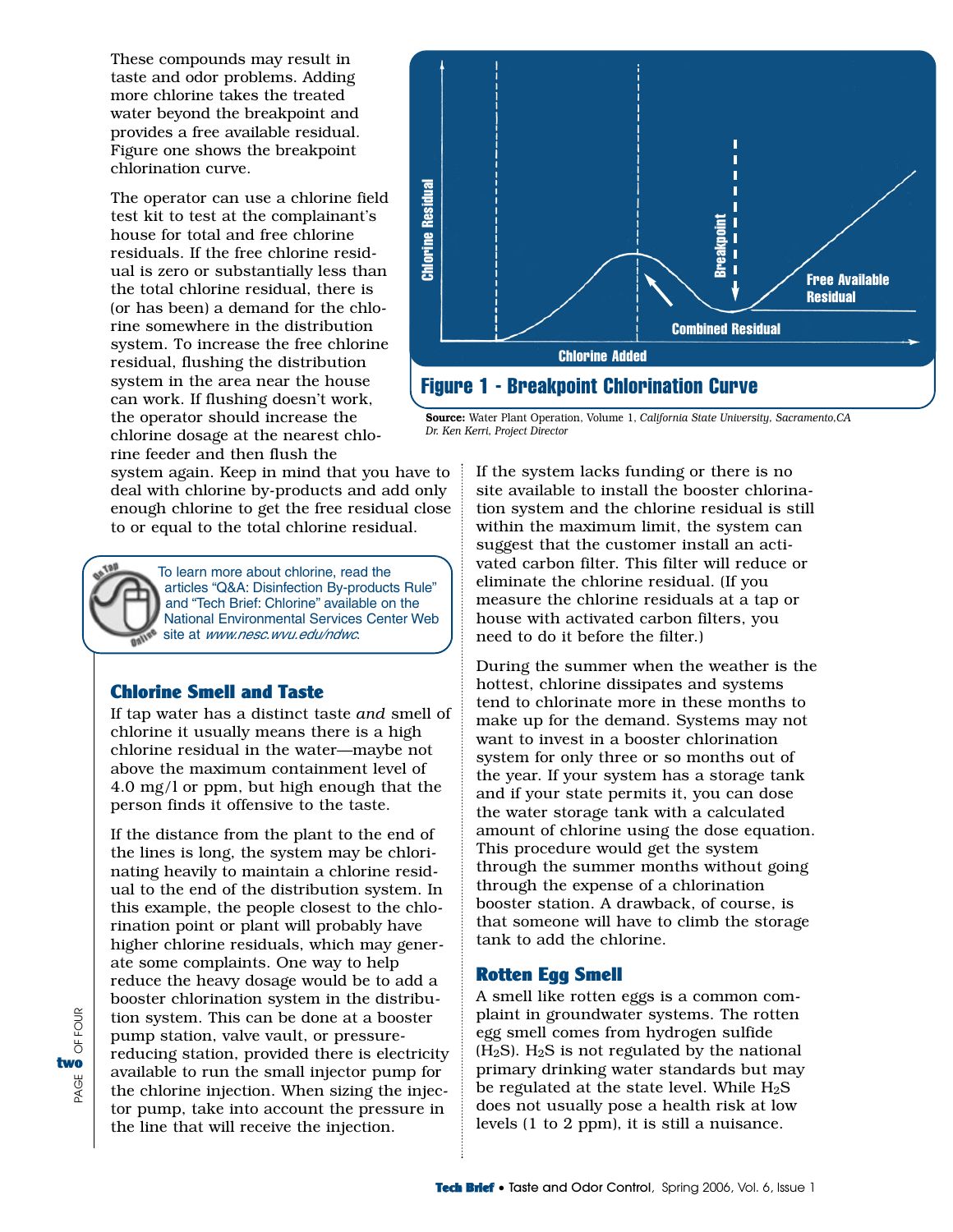If the complaint is with a surface water system, the problem could be low turnover from lack of use or contamination from a sewer. This situation should be investigated immediately. If the complaint is only with the hot water in a customer's house, the problem could be in the hot water tank. The magnesium rod used in heaters for corrosion control can chemically reduce sulfates to  $H_2S$ . Replacing the water heater's magnesium corrosion control rod with one made of aluminum or other metal may improve the situation.

The best way to treat water containing  $H_2S$  is to aerate the water. Aeration can be done by mechanical or chemical means. Mechanical aeration can be as simple as cascading the water over beads in a vented tank or pumping up to the top of a tower and letting the water fall through orifice plates (also called stack aeration). The more  $H_2S$  present, the taller the tower or series of towers must be. This process gives more time to release the H2S through aeration. Be sure to properly vent the tank or tower to the outside.

Chemical aeration treats the water with oxidizing chemicals, such as potassium permanganate or chlorine, with at least 20 minutes of contact time. Whether you use mechanical or chemical aeration, it must be done before any other treatment or early in the treatment process and before any filters (if filters are used in the treatment process). Other treatment methods include ion exchange, oxidizing filters, manganese greensand filtration, and carbon filtration. Carbon filtration will work if the presence of  $H_2S$  is low.

#### Petroleum Smell or Taste

Petroleum smell or taste sometimes occurs in groundwater systems that may be near areas of naturally occurring gas and oil. Benzene is often the main contaminant in this case, but there may be others as well. The U.S. Environmental Protection Agency's National Primary Drinking Water Standards sets the maximum contaminant level (MCL) for benzene at 0.005 mg/l or ppm with a public health goal of zero. If the contamination is not too severe, the best way to treat groundwater with this problem is to use activated carbon filters as soon as the water is pumped out of the well, then injecting chlorine as an oxidant before it enters a contact tank. The tank allows time for the chlorine to oxidize the contaminant.

The contact tank must be sized according to water consumption to give at least 20

minutes or more of contact time. If the contamination is more severe, aeration by mechanical means, such as stack aeration, along with the activated carbon and chlorine may be necessary. Activated carbon filters must be changed periodically. If this method doesn't work, a new well may have to be drilled, and there is no guarantee that the same problems won't be encountered.

#### Metallic Smell or Taste

If the water has a low pH, it is acidic and can corrode the inside of metal distribution and copper service lines, causing the material to leach into the water. Keep an eye on the finished water and adjust the low pH with caustic soda, soda ash, or another type of pH adjuster. When using a liquid feeder, mixing the soda ash with warm water will help dissolve the solution before injecting it into the water. Also having the room temperature where the liquid feeder is set at 62ºF or higher will keep the caustic soda or soda ash from crystallizing. (Caustic soda crystallizes at about 54ºF.)

If the pH adjustment is not working, another way to help prevent corrosion would be to add a sequestering agent, which adds a coating on the inside of the line to protect the metals from corroding and leaching into the water. Typical sequestering agents are sodium hexametaphosphate and zinc orthophosphate. Adding a sequestering agent will also help keep iron and manganese in suspension in the distribution system. When you use zinc orthophosphate, remember that it is a heavy metal and is regulated for land application. If your state allows sludge from water plants to be used in land application or if the sludge from the water plant is piped to a sewage treatment plant, the zinc orthophosphate could cause additional problems.

## Earthy or Fishy Smells

Other complaints include earthy or fishy smells and tastes that can usually be traced back to the source water. These problems vary with the changing seasons. One of the culprits could be algae growth. Algae are usually blue-green in color and are easy enough to spot if present in the source water.

If algae bloom is present in the source water, copper sulfate, a blue, odorless, crystalline or grayish powder, can be added to kill the algae. Be sure to check with the manufacturer of the chemical for the proper amount to broadcast on the surface of the water. Some states will not allow copper sulfate to

B